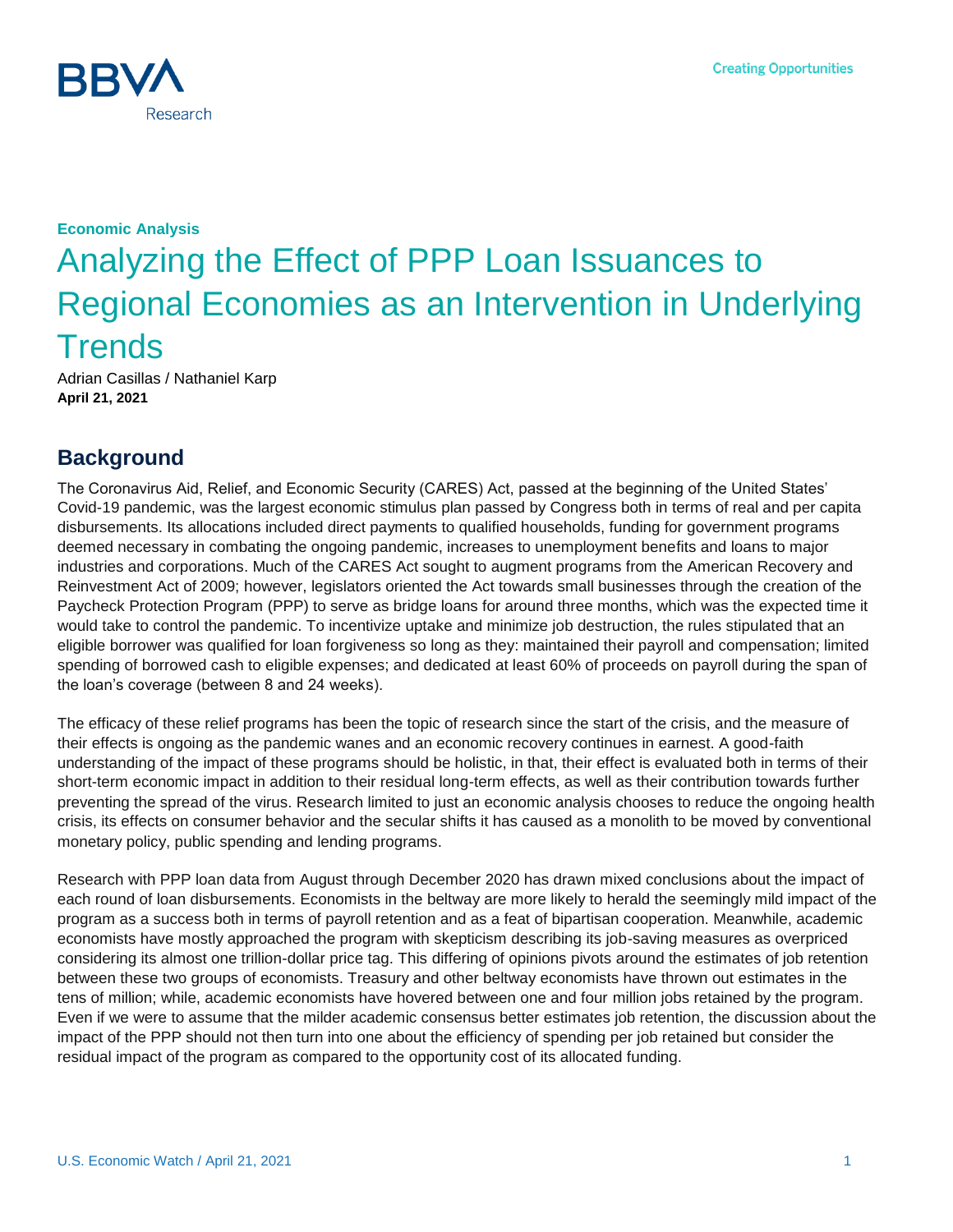

Proponents of the PPP are likely to remind dissenters that the auxiliary goal of the program was long-term business solvency. In that end, any evaluation should consider the extent to which PPP loans prevented business closures and how this is contributing towards current payroll growth. Likewise, dissenters can point to the inefficient use of funds towards short-term payroll retention and argue that reallocation towards programs like unemployment insurance expansions and rent and mortgage moratoriums would have resulted in a faster recovery; in that, the first wave of Covid-19 could have been cut short if workers had a greater incentive to stay home coasting on the financial cushion padded by this social safety net as was the case in many OECD countries. Though, any attempt to model these counterfactuals would be very difficult given the extreme disparity in controlling Covid-19 between developed countries alone.

This brief seeks to revisit conclusions drawn by previous research and consider the ways in which the PPP affected not only payroll retention but, more so, its residual effects which have shaped the post-pandemic economy. Namely, we will consider business closures, consumer spending, payroll retention across industries, and labor variables at the MSA level in order to paint a more comprehensive picture of the legacy of the PPP. With this, we expect to better understand the value of small business loans during a time like that of the Covid-19 crisis, anticipate the effects of expansion to PPP and eligibility as laid out in the American Rescue Plan Act of 2021, and evaluate the usefulness of this program during future downturns.

#### **Methodology**

Analysis of the effect of PPP loans is made possible by a PPP FOIA request and the SBA's publishing of loan details which covers fields such as loan amount, the business' zip code, its NAICS code, opt-in demographic details about the borrower, size of the business and the lender covering the loan. Across four major waves of PPP loan issuances, over four million loans had been written totaling issuances of over half a trillion dollars.

Data of response variables in our analysis have all been sourced publically. Labor statistics such as nonfarm payrolls, participation rates, wages, establishment counts and unemployment rates disaggregated at the MSA and county levels and by industry were sourced from the BLS and its QCEW.<sup>1</sup> Lastly, consumption figures were sourced from the Opportunity Insight Economic Tracker which has covered real-time estimates of economic variables like unemployment insurance claims, small business openings, incomes and consumer spending at the county level.

Our analysis treats the time through which PPP loans were issued as that during which an intervention in an underlying trend occurs. The hypothesis shifts the definition of the underlying trend and whether the loans or its absence represents the intervention depending on our expectation of the effects of the loans on the response variable in question. Taking the case of payrolls as an example, our hypothesis identifies a decrease in nonfarm payroll as the prevailing trend just before, during and after the intervention at period, T. Given the stated purpose of PPP loans, we want to test whether counties and their industries were more likely to experience a flattening or reversal in this downward trend during the intervention period in proportion to the size of their payroll covered by PPP loans; therefore, the loans are assumed to be part of the intervention. It is worth noting that the underlying trend is not always decreasing and the absence of loans may be treated as part of the intervention, if this absence shifts the trend.

l

<sup>1:</sup> The Quarterly Census of Employment and Wages (QCEW) program publishes a quarterly count of employment and wages reported by employers covering more than 95% of U.S. jobs.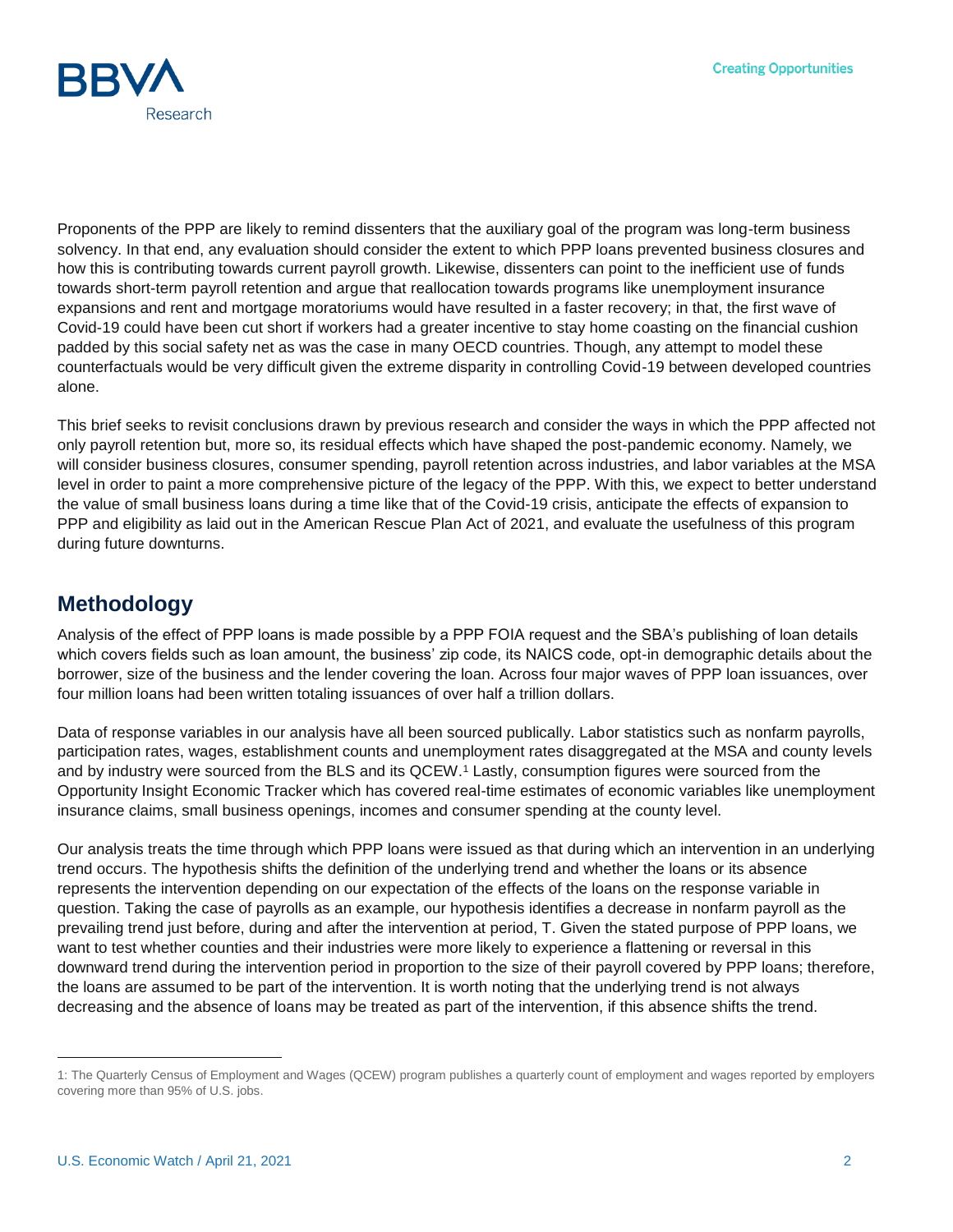

These analyses fall into the broader class of regime shift direction methods from which we are borrowing Bayesian change point models as described by Western, et al  $(2004)^2$  and must describe the parameters which define the prior distribution and a single instance which represents the intervention. This instance is defined as the median date during which companies specific to a region's (county or MSA) industry had their loans issued. This date ranges from early April to early June.

Underlying trends are assumed to have a non-linear ARMA movement which is defined in the prior and a constant or scalar component which augments the trend at and after the time of intervention. The distribution of this component varies depending on the shape of the underlying trend and the assumed effect of the intervention (both of which are constant between the same response variable being measured). Non-zero constants and non-one scalars imply an effect during the intervention. To test whether these effects have any relationship to the issuance of PPP loans, they were regressed against the shares of establishments and employees covered by loans specific to that county or industry.

A downward trend will generally take the form,

$$
x_t - \mu = z_t \omega_t \frac{\Theta(B)}{\Phi(B)}, \quad z_t = \frac{\delta_t}{1 - \omega_1 B} P_t
$$

Where  $\frac{\theta(B)}{\Phi(B)}$  is a stationary ARMA model with a backshift operator. This expansion represents an immediate effect which is assumed to eventually tend to zero and is modeled with  $P_t = 1$  when  $t = T$  and  $P_t = 0$  otherwise. We assume  $|\omega_1|$  < 1. The coefficients  $\omega_1$  and  $\delta_t$  are the intervention parameters which are estimated by the series.

Concerning the intervention, we recognize that each issuance of loans was concurrent with other policies which likely amplified changes to labor and consumption statistics. One example which we discuss in more detail when analyzing trends in consumer spending is the first round of economic relief payments. A more robust analysis would try and control for the effect of relief payments across average regional disbursements and purchasing power. Yet, this proves difficult, as we must take into account the effects of each fiscal policy and their intersection with one another. Our paper assumes negligible effects of relief payments on short term small business labor statistics and estimates the intersecting effect of economic relief payments and PPP loan disbursements.

### **Analysis**

l

As described by the CARES Act, it, "establishes the Paycheck Protection Program to provide eight weeks of cash flow assistance to small businesses through federally guaranteed loans to employers who maintain their payroll. Such assistance shall be to cover costs such as payroll, paid sick leave, supply chain disruptions, and employee salaries. The division further provides that certain amounts owed on such loans are eligible to be forgiven." At face value, the success of the program is measured against payroll, total benefits and business closures. We should expect to see companies covered by PPP loans to experience fewer layoffs, decreases in total benefits and a lower probability of business closure at least over the covered period. These results are supported by findings from a July 2020 NBER

<sup>2:</sup> Western, Bruce and Meredith Kleykamp. 2004. *A Bayesian Change Point Model for Historical Time Series Analysis*. Political Analysis, *Volume 12, Issue 4: Special Issue on Bayesian Methods*. Cambridge University Press. pp. 354 – 374.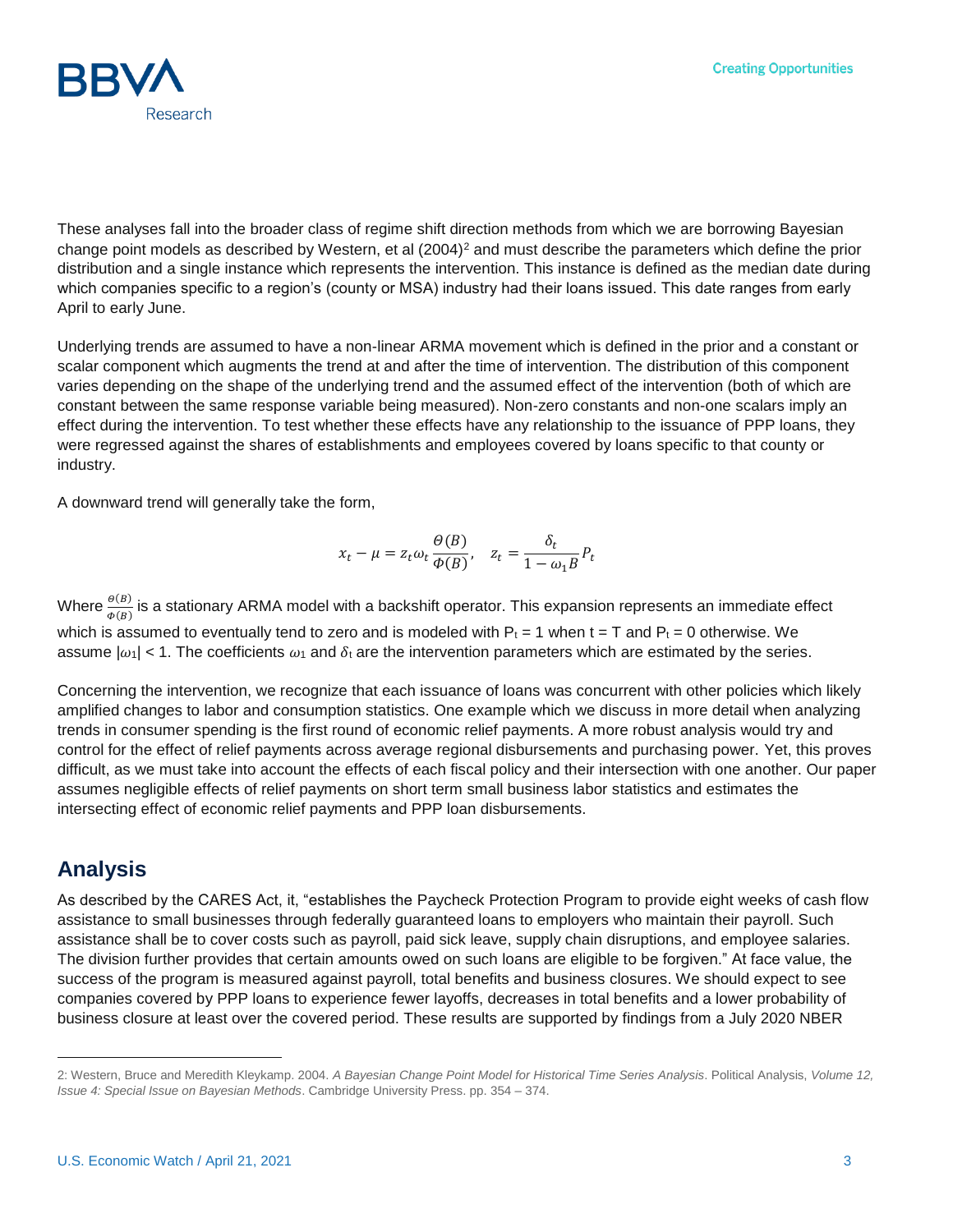

paper (Bartik et al., 2020)<sup>3</sup> which finds that the issuance of PPP loans increased short term business survival expectation by 14 to 30 percent.

Of course, the intended purpose of the PPP was not just economic stability for select companies over two months but the creation of a platform from which the recovery could launch itself. Therefore, let us first consider the long-term effect of PPP loan issuances on these baseline variables in the year since the start of the crisis.



At the county level, the latest release of employment statistics tracks through 3Q 2020. Counties, controlled for by industry composition, which saw more than 5% of its payroll covered by PPP loans saw a statistically significant difference at 95%-confidence between changes in total quarterly income, total quarterly contributions and weekly wages in 3Q 2020. By this 3Q 2020, workers in these counties were expected to lose \$1,700 less in gross income, \$5,792 less in total contributions and \$41.91 less in weekly wages than workers in counties whose payrolls are less than 5% covered by PPP loans. We have delimited at 5%, as it is the median relative payroll coverage across counties. Regressing these responses against the share of payrolls covered by PPP loans, total quarterly wages and contributions result in significant relationships at 95%-confidence. These results imply that every 1% increase in payroll coverage results in an increase in total wages of \$743 and in total contributions of \$2,331. There seems to be no significant linear relationship between weekly wages and an increment in payroll coverage.

As for an intervention analysis in the trend of falling county nonfarm payrolls, our model implies that each 1% increase in payrolls covered by PPP loans produced a scalar coefficient which dampens the decay in payroll by 0.25% on a weekly basis once loans begin to be issued. That is to say, a county with 2% of its payroll covered by a loan should expect the rate at which its payroll falls to flatten out by 0.49% (the square of the coefficient) week over week. During

l

<sup>3:</sup> Bartik, Alexander W and Cullen, Zoe B and Glaeser, Edward L and Luca, Michael and Stanton, Christopher T and Sunderam, Adi. 2020. *The Targeting and Impact of Paycheck Protection Program Loans to Small Businesses*. National Bureau of Economic Research, *Working Paper Series*, 27623[. http://www.nber.org/papers/w27623.](http://www.nber.org/papers/w27623)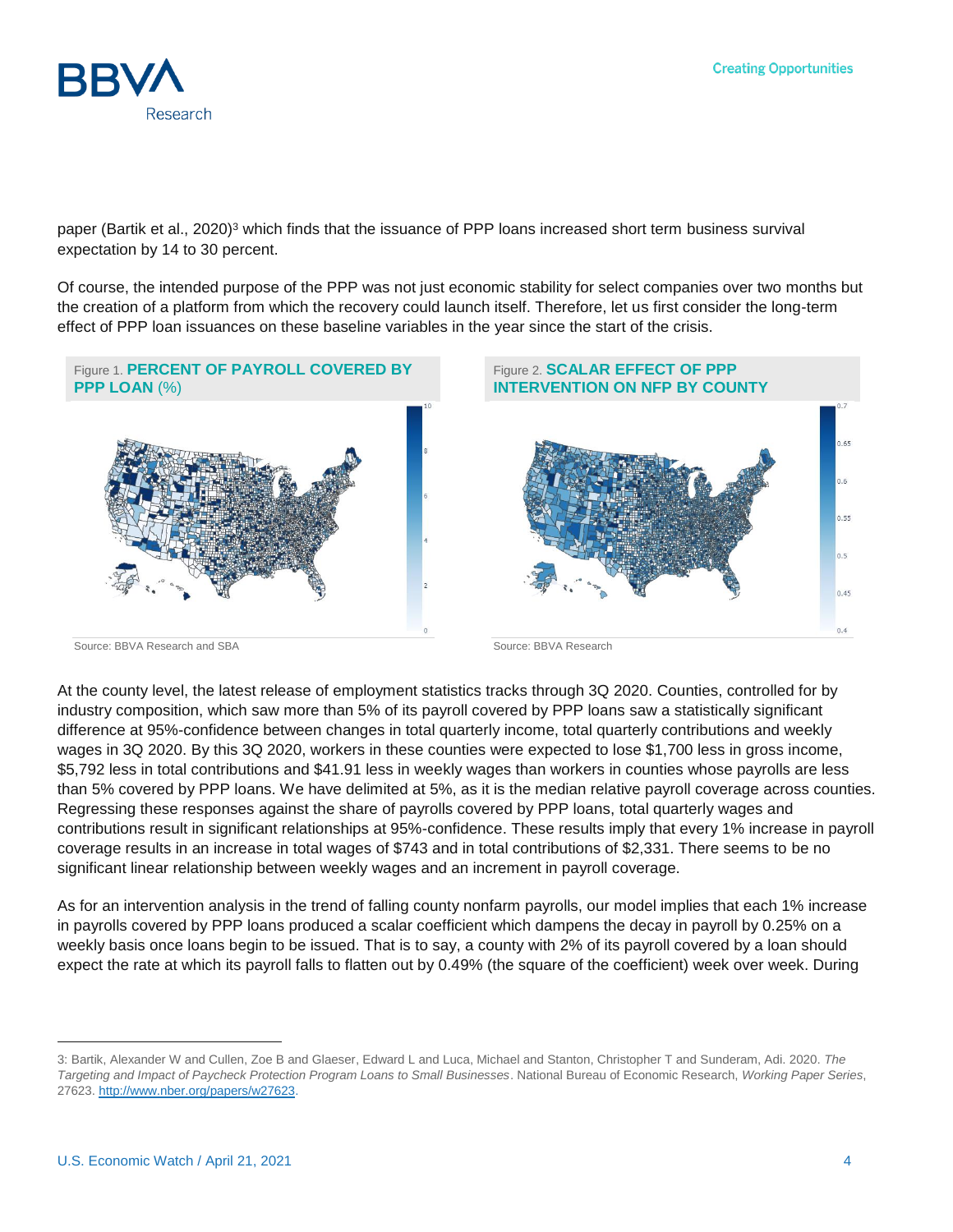

the course of the loan's term (an average of 12 weeks), a county with 1% payroll coverage should expect 1.96% fewer layoffs than a county with trivial or no coverage.

Contrast this with the same comparison across industries controlled for geography. In 3Q 2020, there was no significant difference in changes to total wages, contributions or weekly wages at any percent of payrolls covered by PPP loans at the NAICS-6 level. Unsurprisingly, in regressing these variables against industry payroll coverage, no significant relationship appears. Moreover, there is no measurable relationship in the intervention analysis of industry payrolls and the issuance of loans. This seems to suggest, given the nature of the crisis, that these injections of capital serve to sustain local economies as a kind of closed system but not across geographies. These results do not necessarily suggest that PPP had no effect on industry payroll; rather, the nature of the crisis, its anachronistic effects across geographies and its unequal effect across industries and their supply chains makes the effect of PPP loans difficult to measure



Source: BBVA Research, BLS and SBA Source: BBVA Research and SBA

Figure 4. **COUNTY NFP TO NFP COVERAGE BY PPP LOANS** (%)



This may not be unexpected given the SBA's qualifications for a PPP loan. In most counties, the average borrower's company size was between two and seven employees and relatively few reported more than thirty. We might consider that analyzing the effects of PPP loans across counties biases against more metropolitan counties, which are more likely to fall below this 5% threshold. This could be true if larger corporations, who were more likely to bear the brunt of the pandemic or request other types of assistance, make up a larger share of employers and payrolls in these counties. Therefore, this significant difference in measures is better described as a greater difficulty experienced within more metropolitan counties. Moreover, this describes the lack of significance across industries, as the impact of PPP loans would be most visible in industries whose payroll is concentrated in smaller firms. Only 14% of industries had payrolls which had PPP loan coverage of more than 5%. Compare this with the 26% of counties which had more than 5% of their payroll covered by PPP loans.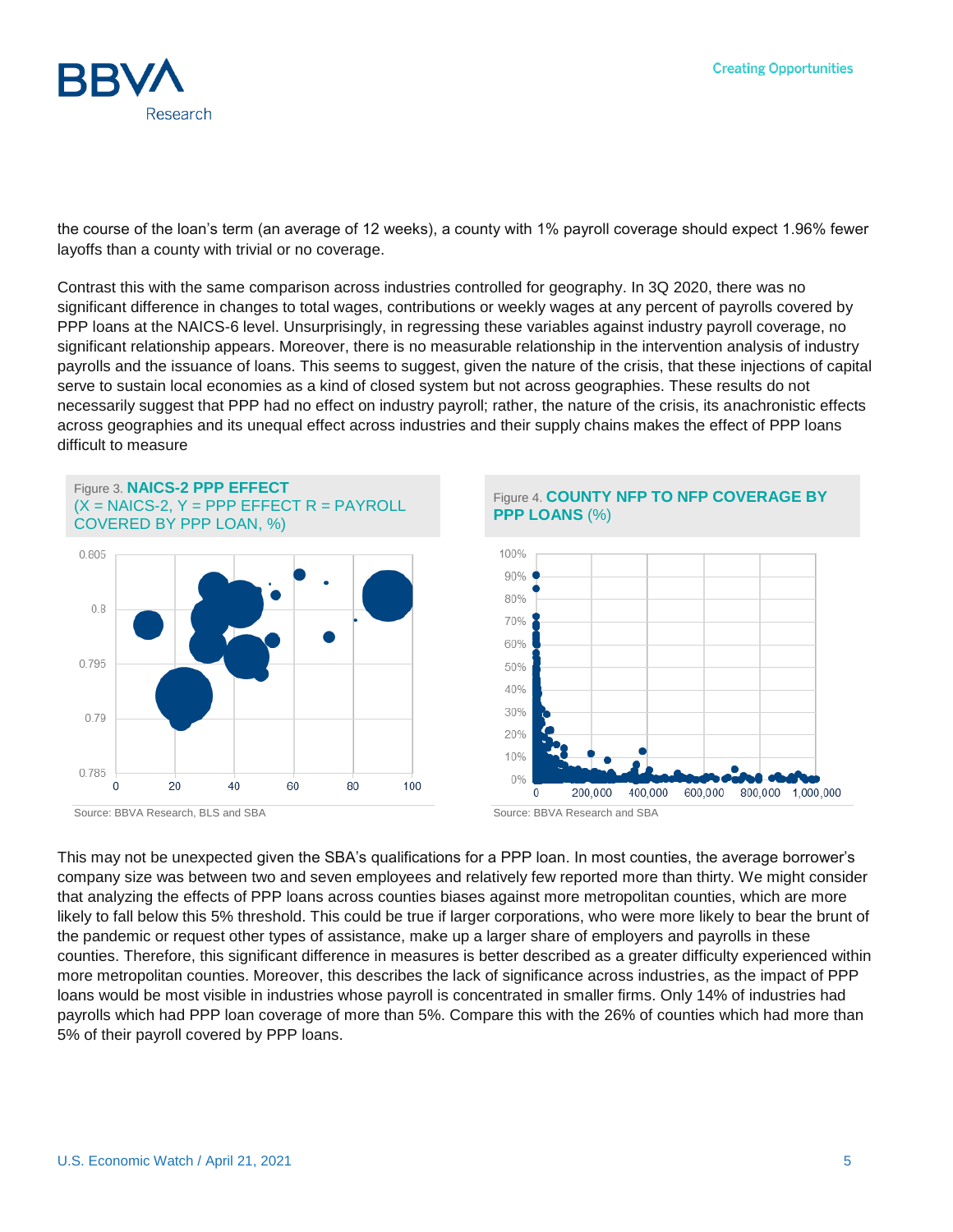

Since we have accounted for the PPP's contribution to small counties, we turn our attention to metropolitan economies and their response around the issuance of these loans. Between the trough of the crisis and December 2020, MSAs saw an average recovery of 3% of its labor force, 10.2% of its nonfarm payroll, an uptick of 1.6% in their unemployed population and a 5.9% downtick in U-6 unemployment. Regression analysis finds a significant relationship between PPP loan coverage of payroll, and labor force, nonfarm payroll and the unemployed population at 90%-confidence. Each percent increase in loan coverage seems to correspond with a 0.14% increase in the labor force, a 0.71% increase in nonfarm payroll and a 0.5% decrease in unemployed persons.



Source: BBVA Research and SBA Source: BBVA Research

Tracking the trends of these variables starting in January 2019 through December 2020 and assuming an intervention sometime between April and June 2020, we also find a significant effect between the trending levels of labor force, nonfarm payrolls, unemployment and this intervention. As was the case with county nonfarm payrolls, disbursement of loans corresponds with a scalar effect which moderates the trends created by the crisis. We find that for each 1% increase in payrolls covered by PPP loans, the monthly decrease in the labor force moderates by 0.3%, decreases in nonfarm payroll moderate by 0.41% and increases in the unemployed population moderate by 0.11%. These results imply that over the course of the terms of the loan, an MSA with 1% of its payrolls covered by PPP loans might expect to have prevented a 0.65% contraction in its labor force, a 0.83% decrease in its nonfarm payroll and a 0.23% increase in the unemployed population.

Lastly, we considered the extent to which PPP loans contributed to existing trends in consumer spending. However, this is not as straightforward as tracking the trends in labor statistics through the beginning of the crisis and focusing on the timeframe during which the terms of PPP loans were active; because, the issuance of the loans also coincides with the disbursement of the first round of economic relief payments to upwards of 85% of Americans. The issuance of these payments itself should be viewed as an intervention in otherwise falling consumer spending. To solve this problem, we apply our intervention analysis to county-level consumer spending with an intervention date defined as the median date a county's population received its stimulus payment and compare the change in falling spending patterns to the proportion of that county's payroll covered by PPP loans.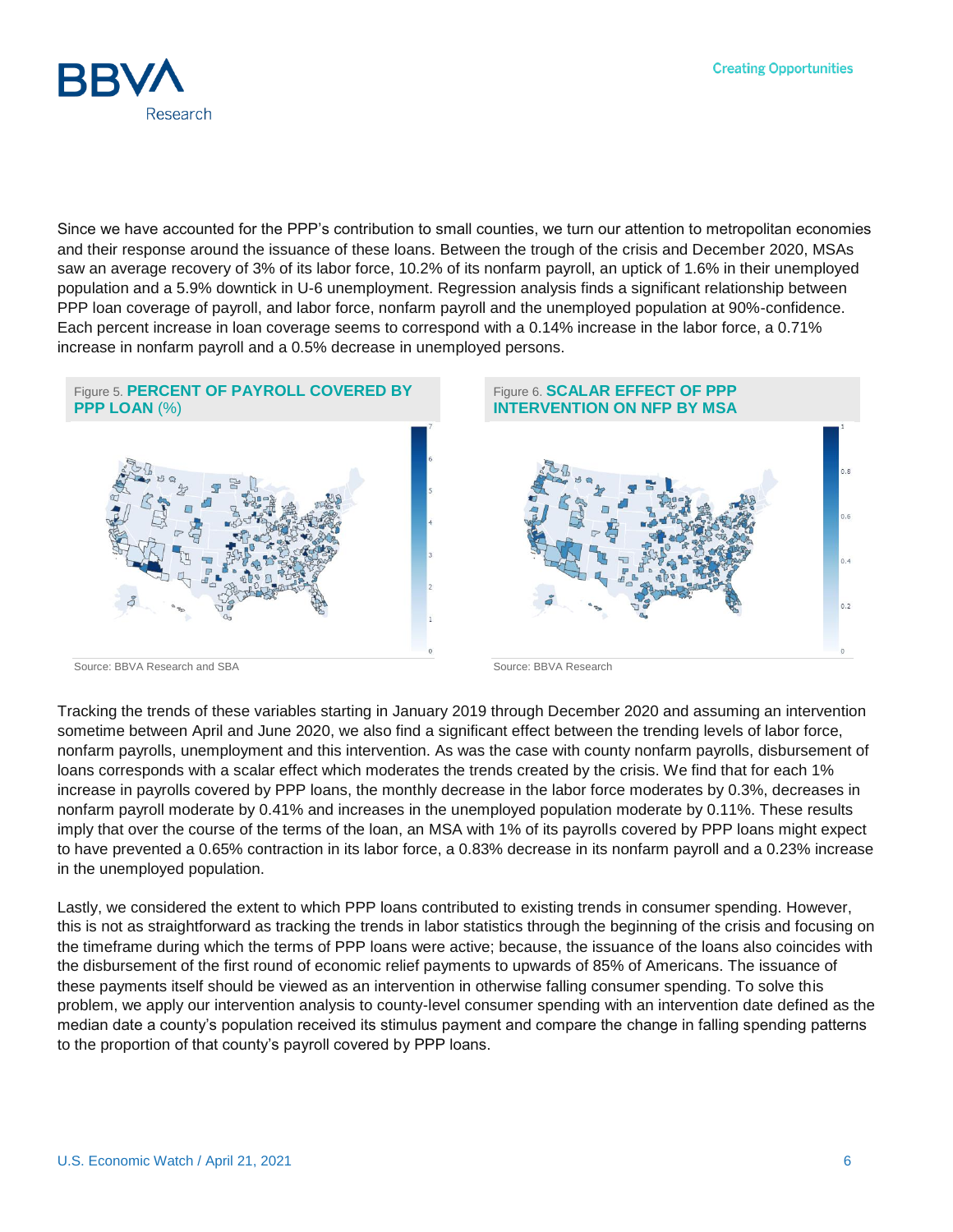



#### Figure 8. **COUNTY LEVEL EFFECT OF INTERVENTION ON CONSUMER SPENDING**



As chained to average spending in January 2020 (Figure 7), the fall in 7-day moving average consumer spending bottomed out between -28% and -33% across the first two weeks of April 2020. This drop suddenly inflects during the week of April 13<sup>th</sup> which coincides with the bulk of relief check disbursements via direct deposit. Our intervention analysis calculates scalars for each county's consumer spending with an intervention around April 13th and a reversal in the trend of falling consumer spending thereafter. As compared to the distribution of PPP loans, regression analysis against these scalars describes a weekly bolstering of upward momentum in consumer spending by 0.61% for every 1% of payrolls covered by PPP loans which is significant at 90%-confidence. This is to say that counties with 1% of its payrolls covered by PPP loans might expect to experience a 2.7% boost to its rate of recovery of consumer spending per week as compared to counties with negligible payroll coverage. Given the national rate of recovery to total consumer spending which fully recovered by December 2020, these results imply that counties accelerated their recovery in consumer spending by one week for every additional percent of its payrolls covered by PPP loans.

### **Bottom Line**

The issuance of just over half a trillion dollars across almost five million loans was estimated to have covered around 84% of all small business payrolls. While evidence of the short term boon is strong, long term measures of direct and indirect factors affected by the PPP are more middling. The PPP's effect on features of local economies such as labor force participation, unemployed persons and the unemployment rate is present; though, it varies widely given secular shifts to industry composition and local government's effectiveness in controlling the virus. Over the term of the loan, our estimates show that just over eight jobs were retained for every ten covered by a loan and 3.64 million jobs retained in the long-term which is consistent with the academic consensus.

A few relationships to highlight include the disproportionate benefit to small counties as compared to those belonging to the system of metropolitan statistical areas. Future analyses and replications of existing research should make sure to partition response metrics based on features of the underlying economy in order to describe the scalar effect of labor force size, median company size and industry composition on those metrics. These results suggest that PPP loans